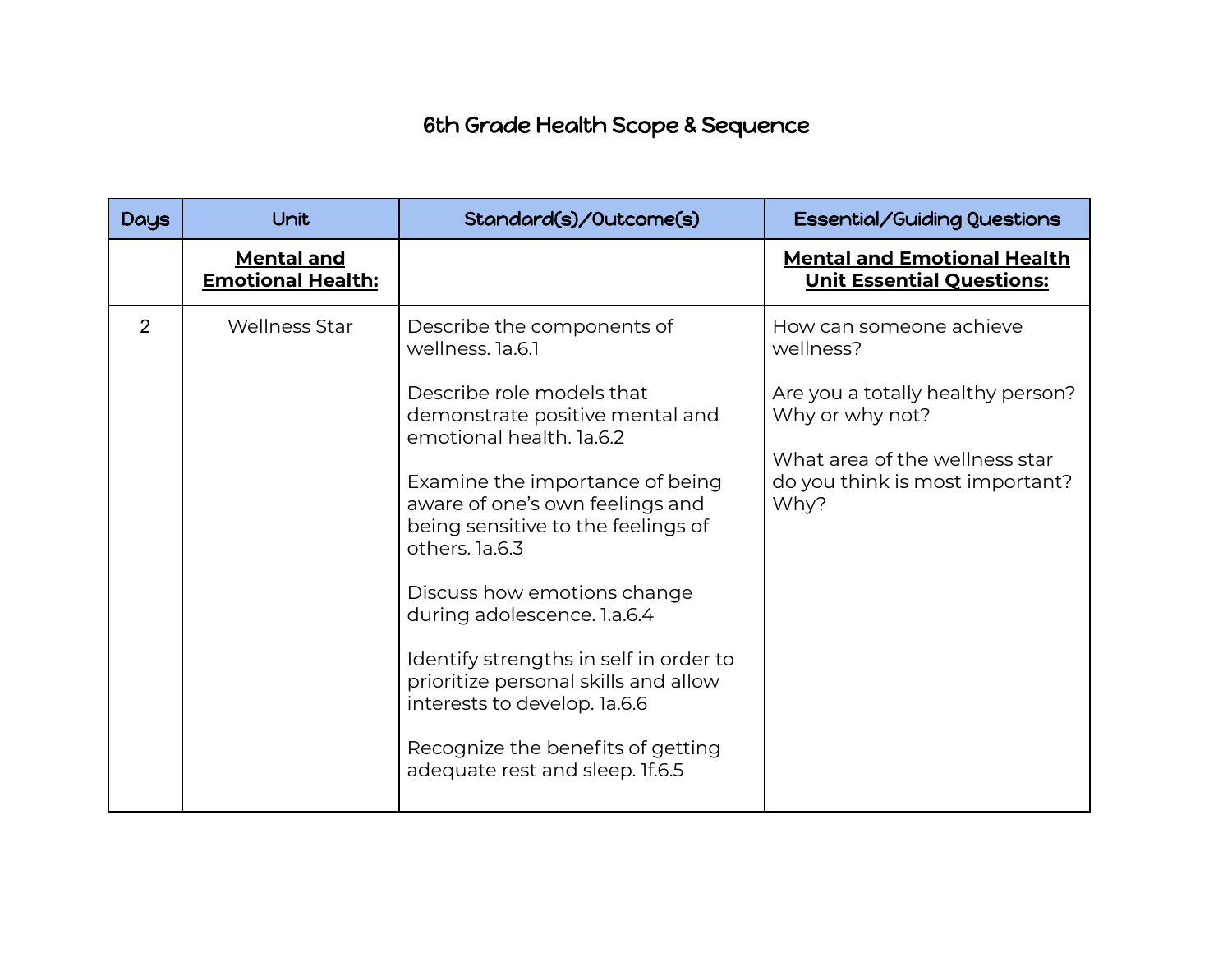|   |                          | Describe the influence of culture on<br>health beliefs, practices, and<br>behaviors, 2.MS.b<br>Describe how peers influence<br>healthy and unhealthy behaviors.<br>2.MS.c<br>Assess personal health practices.<br>6.MS.a<br>Explain the importance of assuming<br>responsibility for personal health<br>behaviors. 7.MS.a                                                                  |                                                                                                                                                                                                                    |
|---|--------------------------|--------------------------------------------------------------------------------------------------------------------------------------------------------------------------------------------------------------------------------------------------------------------------------------------------------------------------------------------------------------------------------------------|--------------------------------------------------------------------------------------------------------------------------------------------------------------------------------------------------------------------|
| 5 | <b>Stress Management</b> | Differentiate between positive and<br>negative ways of dealing with stress<br>and anxiety. la.5.10<br>Identify triggers of strong emotions<br>and apply healthy coping strategies.<br>1.a.6.5<br>Explain the body's physical and<br>psychological responses to stressful<br>situations. 1a.6.9<br>Demonstrate behaviors that avoid or<br>reduce health risks to self and others.<br>7.MS.c | What do you think causes the<br>most stress at your age? Why?<br>How do you deal with it?<br>What good stress do you have in<br>your life? Explain.<br>What do you think is the best<br>way to manage stress? Why? |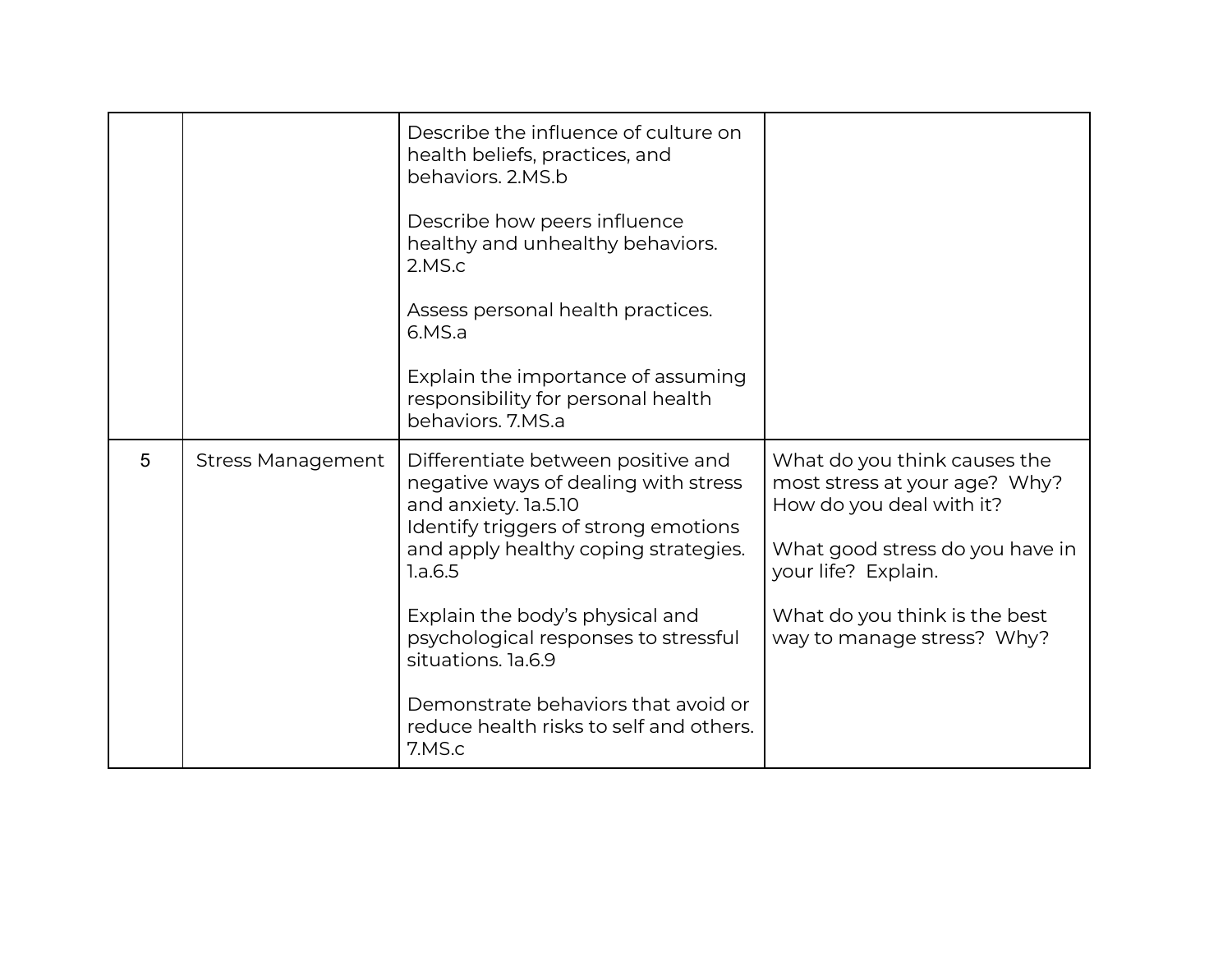| $\overline{2}$ | <b>Decision Making</b> | Describe how peers influence<br>healthy and unhealthy behaviors.<br>2.MS.c                                                | How might our self-esteem<br>influence our personal<br>decisions?         |
|----------------|------------------------|---------------------------------------------------------------------------------------------------------------------------|---------------------------------------------------------------------------|
|                |                        | Explain how the perceptions of<br>norms influence healthy and<br>unhealthy behaviors. 2.MS.g                              | How can a person evaluate<br>whether or not they made a wise<br>decision? |
|                |                        | Identify circumstances that can help<br>or hinder healthy decision making.<br>5.MS.a                                      |                                                                           |
|                |                        | Determine when health-related<br>situations require the application of a<br>thoughtful decision-making process.<br>5.MS.b |                                                                           |
|                |                        | Distinguish when individual or<br>collaborative decision-making is<br>appropriate. 5.MS.c                                 |                                                                           |
|                |                        | Distinguish between healthy and<br>unhealthy alternatives to<br>health-related issues or problems.<br>5.MS.d              |                                                                           |
|                |                        | Predict the potential short-term<br>impact of each alternative on self<br>and others, 5.MS.e                              |                                                                           |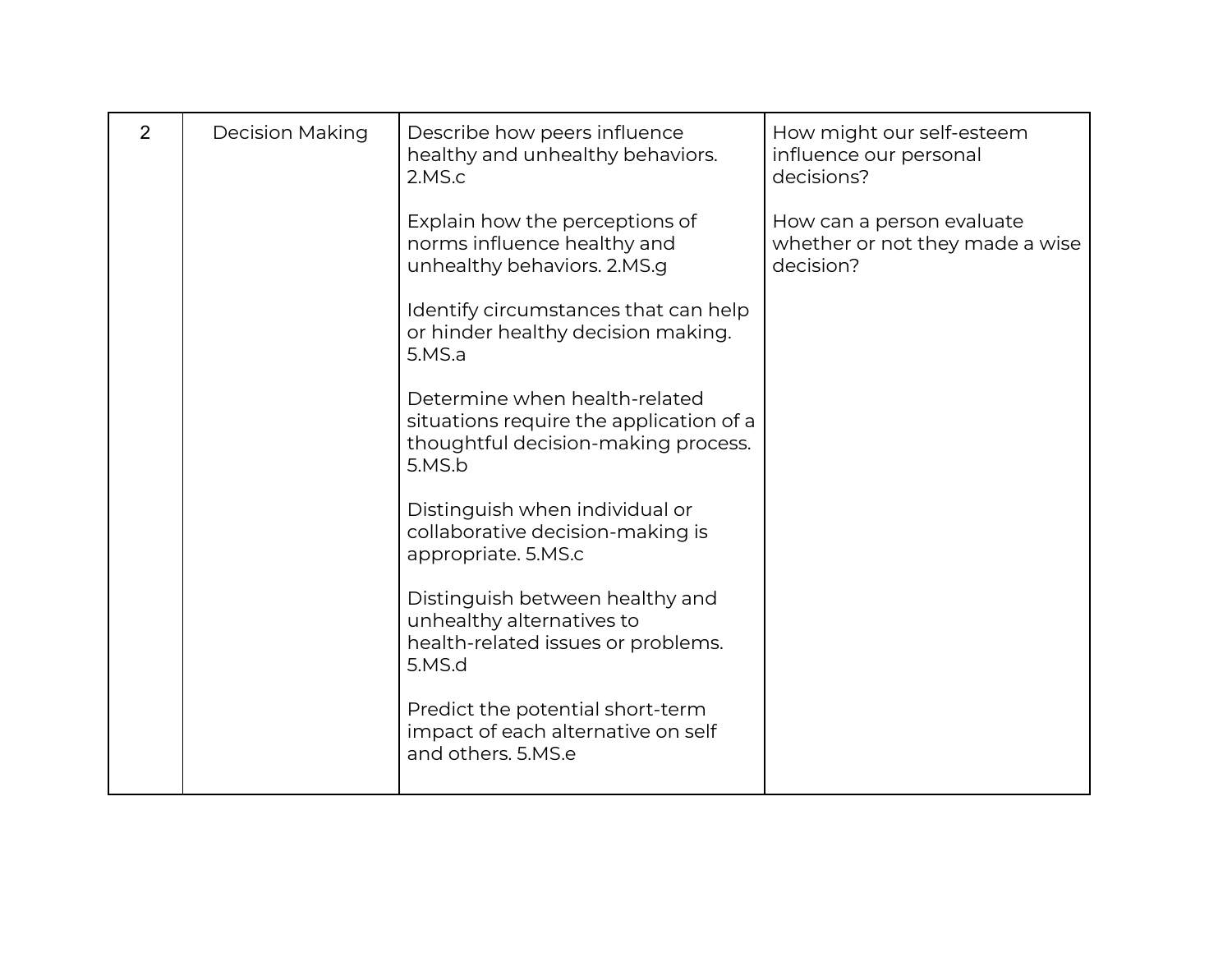|                           | Choose healthy alternatives over<br>unhealthy alternatives when making<br>a decision. 5.MS.f<br>Analyze the outcomes of a<br>health-related decision. 5.MS.g                                                              |                                                                       |
|---------------------------|---------------------------------------------------------------------------------------------------------------------------------------------------------------------------------------------------------------------------|-----------------------------------------------------------------------|
| <b>Wellness Unit Test</b> | Explain the importance of assuming<br>responsibility for personal health<br>behaviors, 7.MS.a<br>Demonstrate healthy practices and<br>behaviors that will maintain or<br>improve the health of self and others.<br>7.MS.b | No Question - Unit Assessment                                         |
| <b>Substance Abuse</b>    |                                                                                                                                                                                                                           |                                                                       |
| <b>Prevention</b>         |                                                                                                                                                                                                                           | <b>Substance Abuse Prevention</b><br><b>Unit Essential Questions:</b> |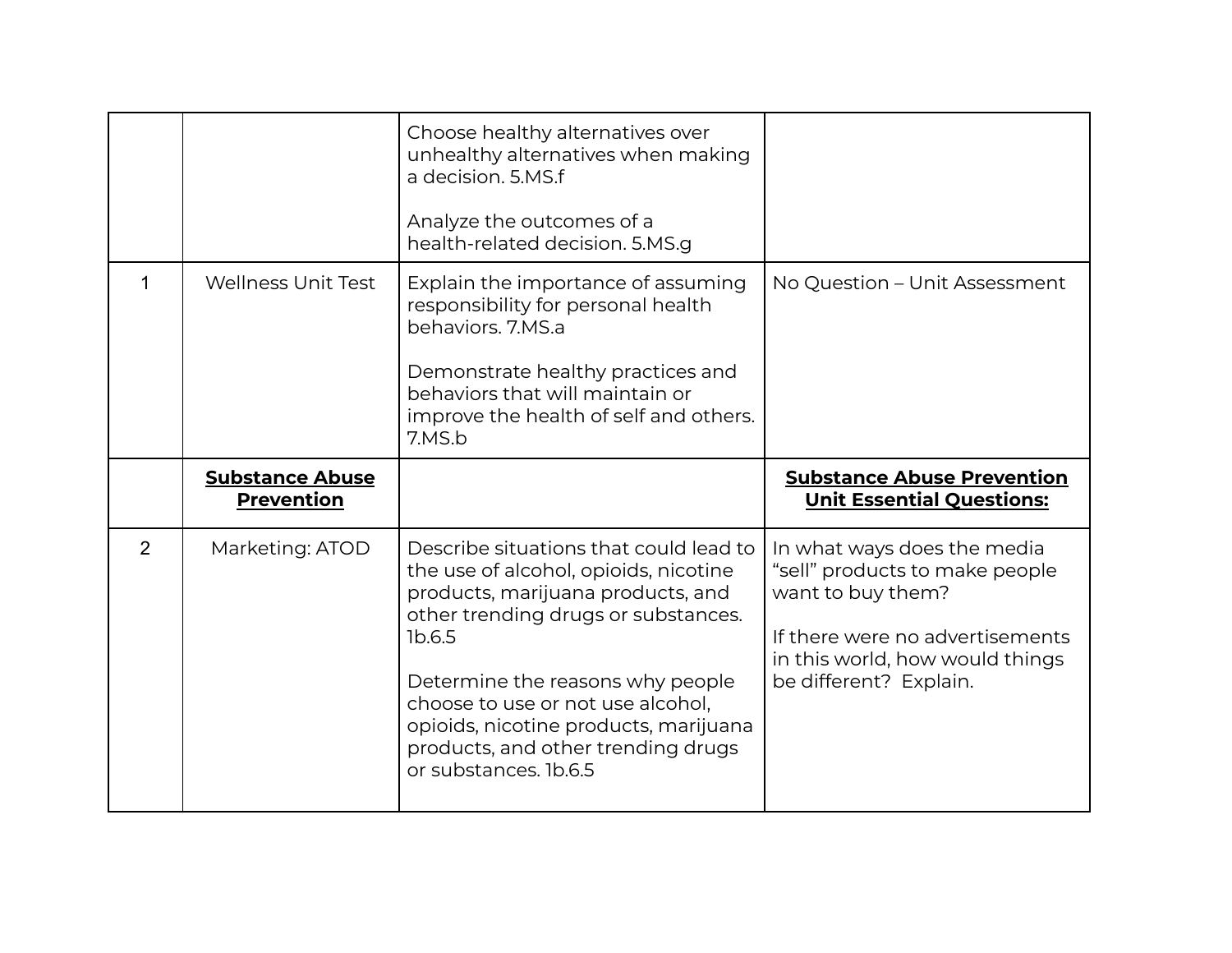|   |                                                        | Analyze how messages from media<br>influence health behaviors, 2.MS.e<br>Analyze the influence of technology<br>on personal and family health. 2.MS.f<br>Explain how the perceptions of<br>norms influence healthy and<br>unhealthy behaviors. 2.MS.g<br>Analyze the validity of health<br>information, products, and services.<br>3.MS.a |                                                                                                                                                                                            |
|---|--------------------------------------------------------|-------------------------------------------------------------------------------------------------------------------------------------------------------------------------------------------------------------------------------------------------------------------------------------------------------------------------------------------|--------------------------------------------------------------------------------------------------------------------------------------------------------------------------------------------|
| 3 | Over the Counter<br>(OTC) & Prescription<br>Drugs (Rx) | Recognize when a behavior or habit<br>has a negative consequence on self<br>or others. 1a.6.19<br>Differentiate between proper use<br>and abuse of prescription medicines.<br>1b.6.1<br>Distinguish between proper use and<br>abuse of over-the-counter<br>medicines. 1b.6.2                                                              | In your opinion, which type of<br>drug is more dangerous, Rx or<br>OTC? Why?<br>Do you personally think<br>medicine labels have enough<br>information? If not, what else<br>would you add? |
|   |                                                        | Describe how some health risk<br>behaviors can influence the<br>likelihood of engaging in unhealthy<br>behaviors, 2, MS.i                                                                                                                                                                                                                 |                                                                                                                                                                                            |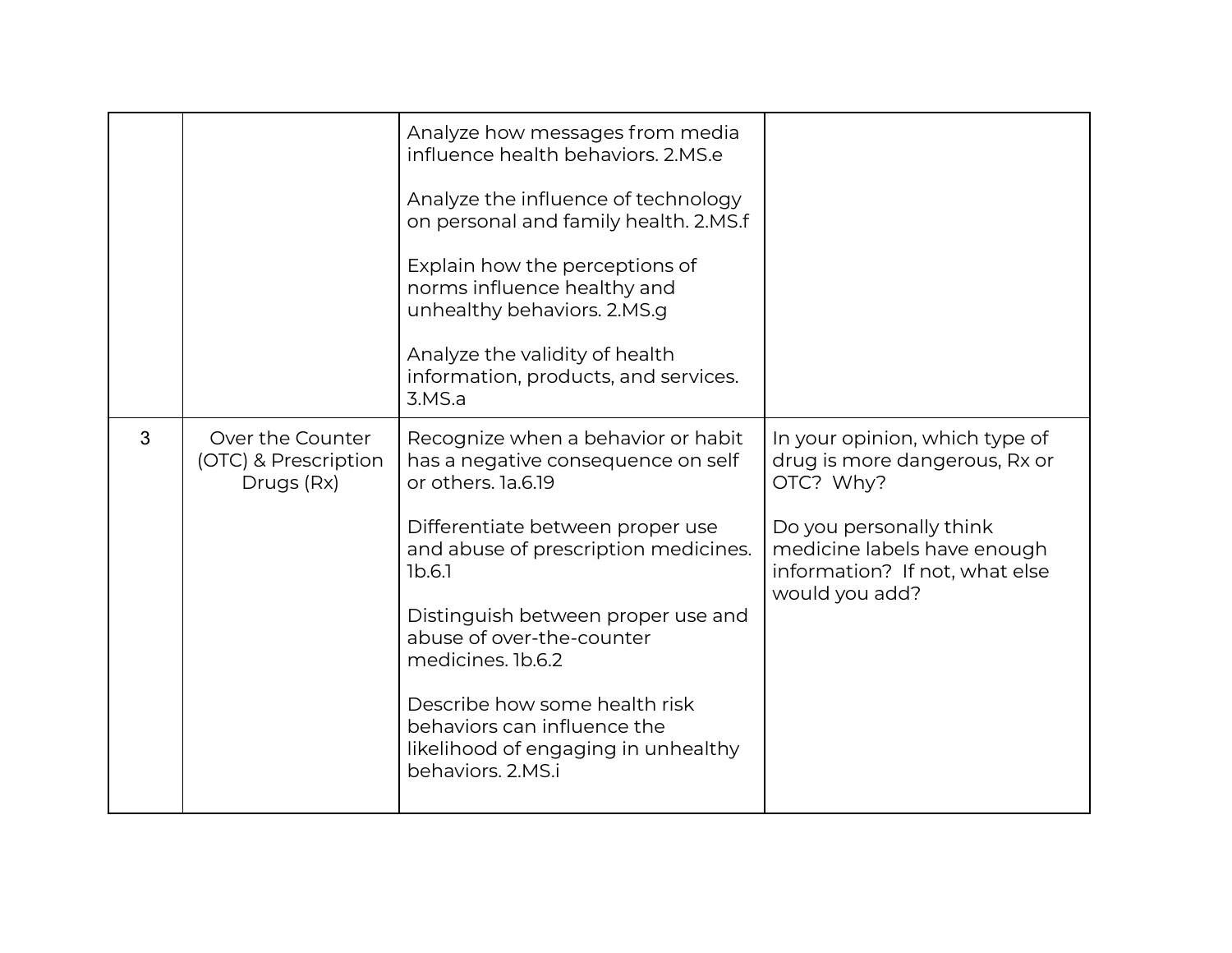|                |         | Explain the importance of assuming<br>responsibility for personal health<br>behaviors, 7.MS.a<br>Demonstrate behaviors that avoid or<br>reduce health risks to self and others.<br>7.MS.c                                                                                                                                                                                                                                                                                                                                                                                                                                                                                          |                                                                                                                                                                                                                                                                                                                                                                                                    |
|----------------|---------|------------------------------------------------------------------------------------------------------------------------------------------------------------------------------------------------------------------------------------------------------------------------------------------------------------------------------------------------------------------------------------------------------------------------------------------------------------------------------------------------------------------------------------------------------------------------------------------------------------------------------------------------------------------------------------|----------------------------------------------------------------------------------------------------------------------------------------------------------------------------------------------------------------------------------------------------------------------------------------------------------------------------------------------------------------------------------------------------|
| $\overline{4}$ | Tobacco | Review short and long-term effects<br>of alcohol, nicotine, caffeine, and<br>other products. 1b.5.3<br>Identify the negative consequences<br>of using alcohol, nicotine products,<br>marijuana products, opioids<br>(including the lethal effects of<br>fentanyl), and other drugs. 1b.5.5<br>Recognize when a behavior or habit<br>has a negative consequence on self<br>or others. 1a.6.19<br>Describe situations that could lead to<br>use of alcohol, opioids, nicotine<br>products, marijuana products, and<br>other trending drugs or substances.<br>1b.6.4<br>Determine the reasons why people<br>choose to use or not use alcohol,<br>opioids, nicotine products, marijuan | What is one truth among<br>teenagers and smoking?<br>In your opinion, what is the<br>worst way tobacco harms<br>someone? Why? (physically,<br>mentally, socially)<br>How does tobacco, smokeless<br>tobacco, 2nd hand smoke, and<br>vapes affect wellness?<br>Why is second hand smoke just<br>as harmful as regular smoking?<br>Why is smokeless tobacco not a<br>safe alternative to cigarettes? |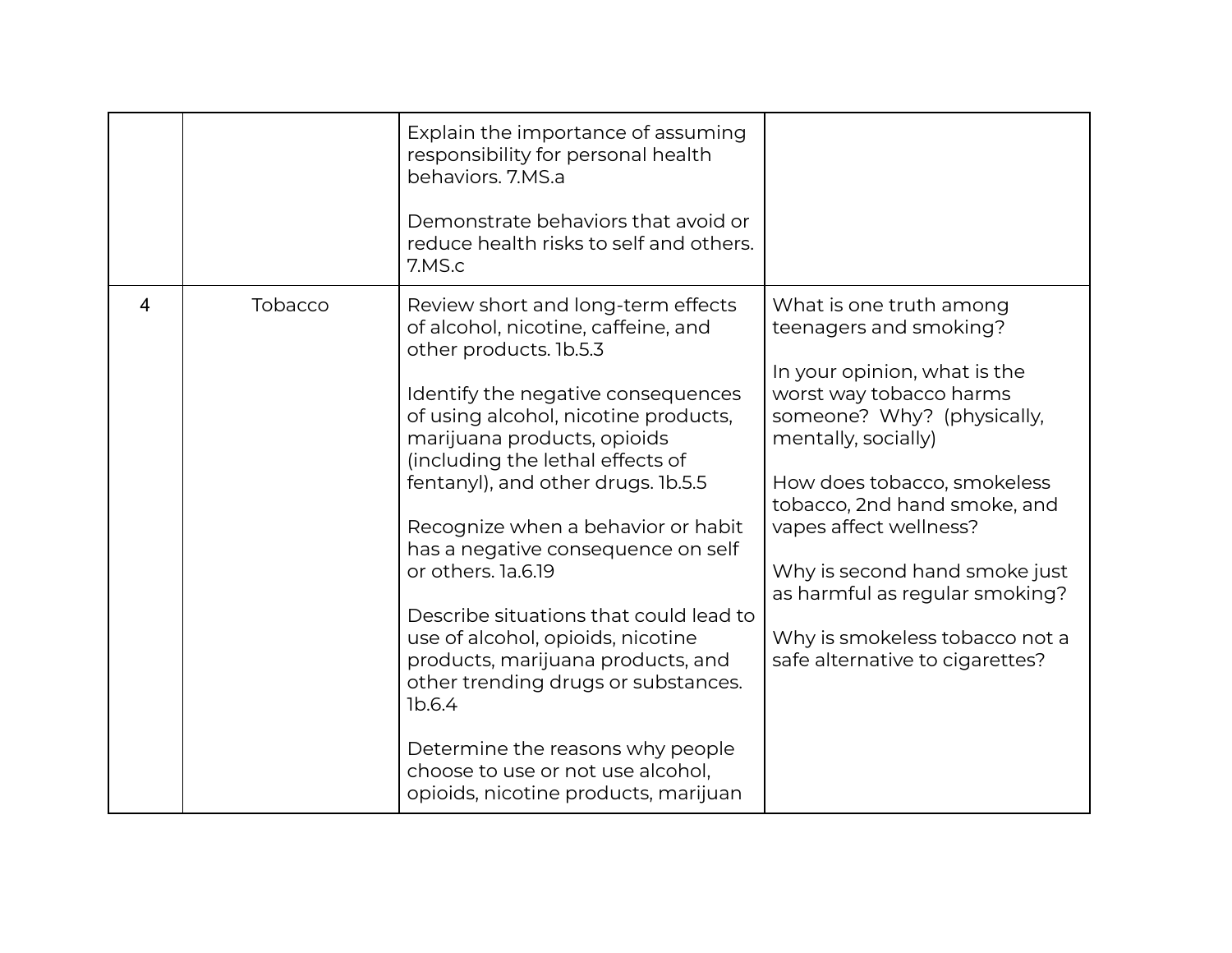| products, and other trending drugs<br>or substances. 1b.6.5<br>Examine how the family influences<br>the health of adolescents. 2.MS.a                     |  |
|-----------------------------------------------------------------------------------------------------------------------------------------------------------|--|
| Describe how peers influence<br>healthy and unhealthy behaviors.<br>2.MS.c<br>Analyze ho messages from the<br>media influence health behaviors.<br>2.MS.e |  |
| Analyze the validity of health<br>information, products, and services.<br>3.MS.a                                                                          |  |
| Demonstrate refusal and negotiation<br>skills to avoid or reduce health risks.<br>4.MS.b                                                                  |  |
| Choose healthy alternatives over<br>unhealthy alternatives when making<br>a decision, 5.MS.f                                                              |  |
| Demonstrate behaviors that avoid or<br>reduce health risk to self and others.<br>7.MS.c                                                                   |  |
| State a health-enhancing position on<br>a topic and support it with accurate<br>information. 8.MS.a                                                       |  |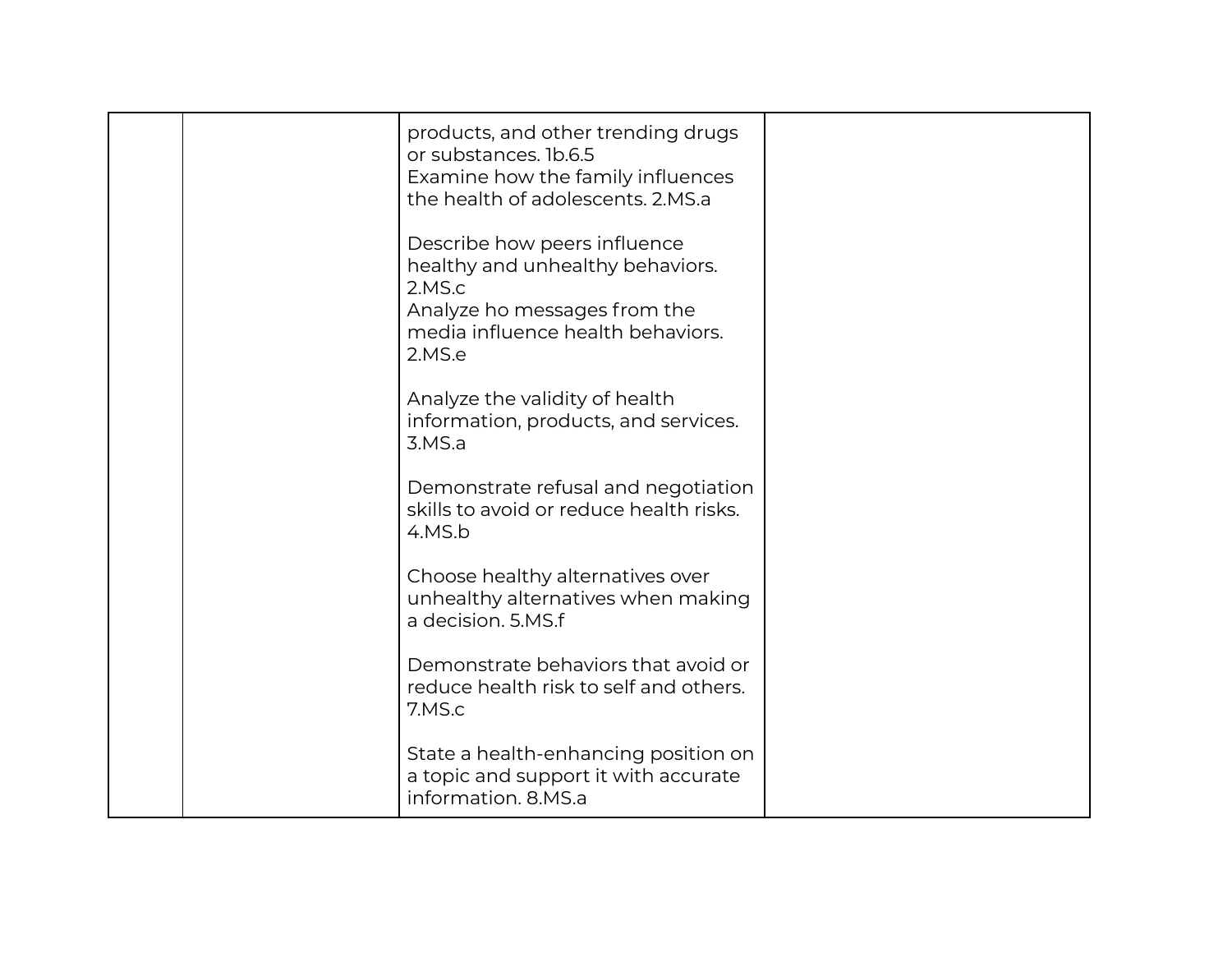| 3 | Vaping | Review short and long-term effects<br>of alcohol, nicotine, caffeine, and<br>other products. 1b.5.3<br>Identify the negative consequences<br>of using alcohol, nicotine products,<br>marijuana products, opioids<br>(including the lethal effects of<br>fentanyl), and other drugs. 1b.5.5<br>Recognize when a behavior or habit<br>has a negative consequence on self<br>or others. 1a.6.19<br>Describe situations that could lead to<br>use of alcohol, opioids, nicotine<br>products, marijuana products, and<br>other trending drugs or substances.<br>1b.6.4<br>Determine the reasons why people<br>choose to use or not use alcohol,<br>opioids, nicotine products, marijuan<br>products, and other trending drugs<br>or substances. 1b.6.5<br>Examine how the family influences<br>the health of adolescents, 2.MS.a<br>Describe how peers influence<br>healthy and unhealthy behaviors.<br>2.MS.c | Why do teens experiment with<br>vaping?<br>How can vaping be just as<br>harmful as regular smoking?<br>Why is vaping NOT a safe<br>alternative to smoking? |
|---|--------|-----------------------------------------------------------------------------------------------------------------------------------------------------------------------------------------------------------------------------------------------------------------------------------------------------------------------------------------------------------------------------------------------------------------------------------------------------------------------------------------------------------------------------------------------------------------------------------------------------------------------------------------------------------------------------------------------------------------------------------------------------------------------------------------------------------------------------------------------------------------------------------------------------------|------------------------------------------------------------------------------------------------------------------------------------------------------------|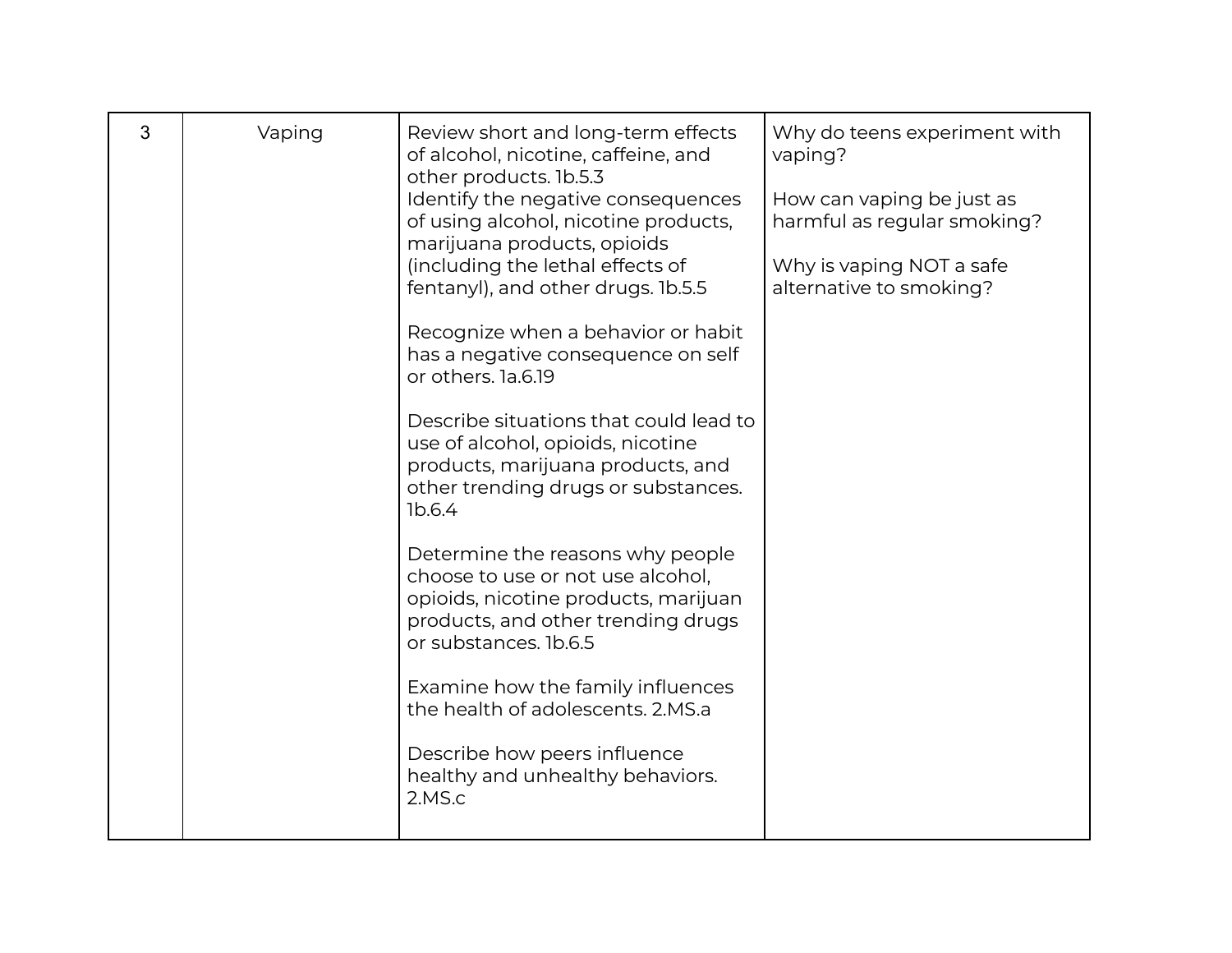|   |                                    | Analyze ho messages from the<br>media influence health behaviors.<br>2.MS.e<br>Analyze the validity of health<br>information, products, and services.<br>3.MS.a<br>Demonstrate refusal and negotiation<br>skills to avoid or reduce health risks.<br>4.MS.b<br>Choose healthy alternatives over<br>unhealthy alternatives when making<br>a decision, 5.MS.f<br>Demonstrate behaviors that avoid or<br>reduce health risk to self and others.<br>7.MS.c<br>State a health-enhancing position on<br>a topic and support it with accurate<br>information, 8.MS.a |                                                                                                                                          |
|---|------------------------------------|---------------------------------------------------------------------------------------------------------------------------------------------------------------------------------------------------------------------------------------------------------------------------------------------------------------------------------------------------------------------------------------------------------------------------------------------------------------------------------------------------------------------------------------------------------------|------------------------------------------------------------------------------------------------------------------------------------------|
| 3 | <b>Energy Drinks</b><br>(Caffeine) | Review short and long-term effects<br>of alcohol, nicotine, caffeine, and<br>other products. 1b.5.3<br>Identify the negative consequences<br>of using alcohol, nicotine products,<br>marijuana products, opioids                                                                                                                                                                                                                                                                                                                                              | How can caffeine be harmful to<br>your health?<br>Why do you think that the<br>United States does not have an<br>RDA regarding caffeine? |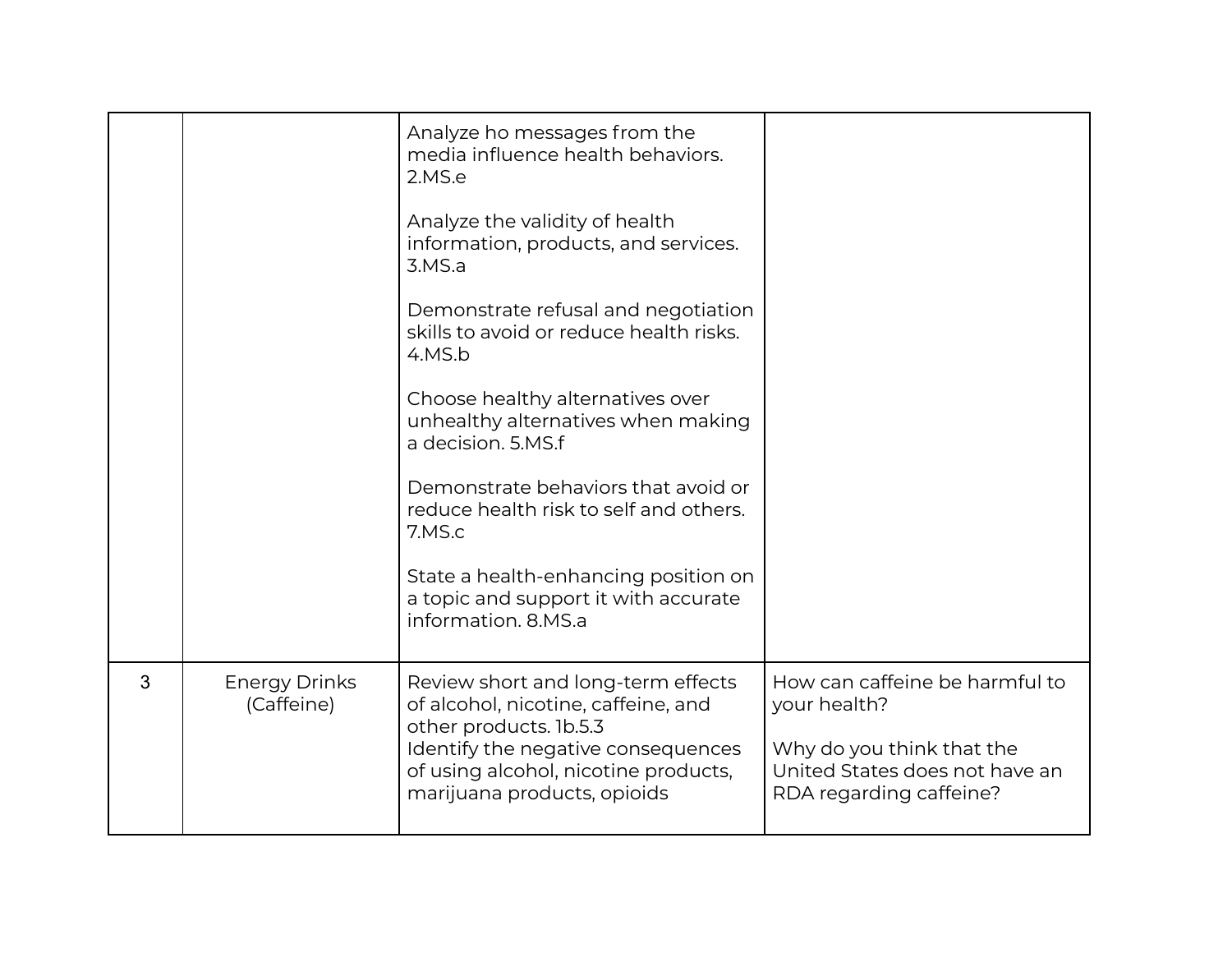|  | (including the lethal effects of<br>fentanyl), and other drugs. 1b.5.5                                                                                                       | What advice would you give<br>another teen who wants to try<br>an energy drink? |
|--|------------------------------------------------------------------------------------------------------------------------------------------------------------------------------|---------------------------------------------------------------------------------|
|  | Describe situations that could lead to<br>use of alcohol, opioids, nicotine<br>products, marijuana products, and<br>other trending drugs or substances.<br>1b.6.4            | What advice would you give<br>another teen who wants to try<br>an energy drink? |
|  | Determine the reasons why people<br>choose to use or not use alcohol,<br>opioids, nicotine products, marijuan<br>products, and other trending drugs<br>or substances. 1b.6.5 | What advice would you give<br>another teen who wants to try<br>an energy drink? |
|  | Recognize when a behavior or habit<br>has a negative consequence on self<br>or others. 1a.6.19                                                                               |                                                                                 |
|  | Describe how peers influence<br>healthy and unhealthy behaviors.<br>2.MS.c                                                                                                   |                                                                                 |
|  | Analyze how messages from media<br>influence health behaviors, 2.MS.e                                                                                                        |                                                                                 |
|  | Explain how the perceptions of<br>norms influence health and<br>unhealthy behaviors. 2.MS.g                                                                                  |                                                                                 |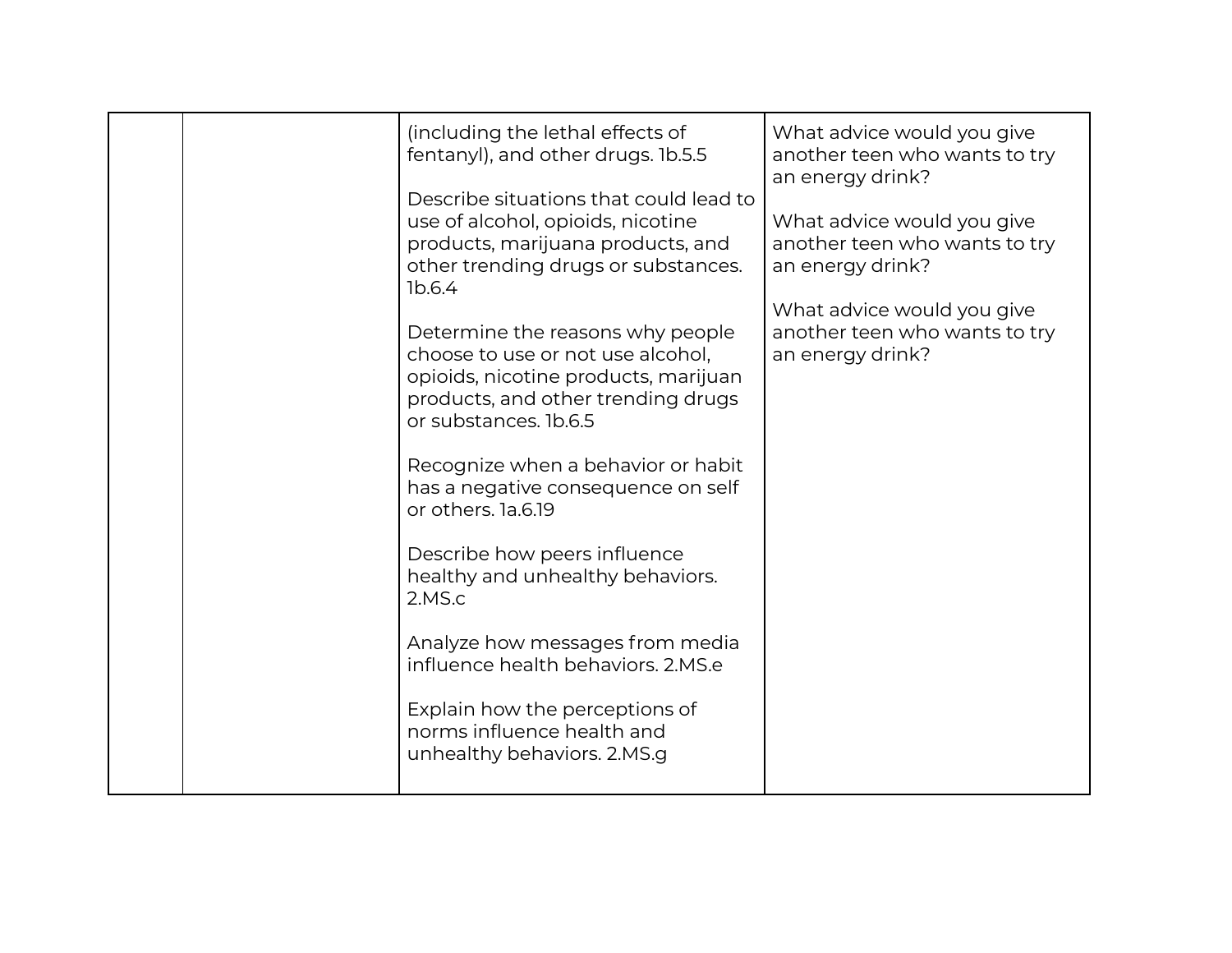|             |                                                                     | Demonstrate refusal and negotiation<br>skills to avoid or reduce health risks.<br>4.MS.b<br>Explain the importance of assuming<br>responsibility for personal health<br>behaviors. 7.MS.a                                                                                                                                                                                                                                                                                                                                                                                |                                                     |
|-------------|---------------------------------------------------------------------|--------------------------------------------------------------------------------------------------------------------------------------------------------------------------------------------------------------------------------------------------------------------------------------------------------------------------------------------------------------------------------------------------------------------------------------------------------------------------------------------------------------------------------------------------------------------------|-----------------------------------------------------|
| $\mathbf 1$ | Speaker from Health<br>Department on the<br>topic of Refusal Skills | Identify the benefits of being free<br>from alcohol, opioid, nicotine<br>products, marijuana products, and<br>other drugs. 1b.5.6<br>Describe how peers influence<br>healthy and unhealthy behaviors.<br>2.MS.c<br>Apply effective verbal and nonverbal<br>communication skills to enhance<br>health. 4.MS.a<br>Demonstrate refusal and negotiation<br>skills to avoid or reduce health risks.<br>4.MS.b<br>Demonstrate effective conflict<br>management or resolution<br>strategies. 4.MS.c<br>Determine when health-related<br>situations require the application of a | Why is it important to have good<br>refusal skills? |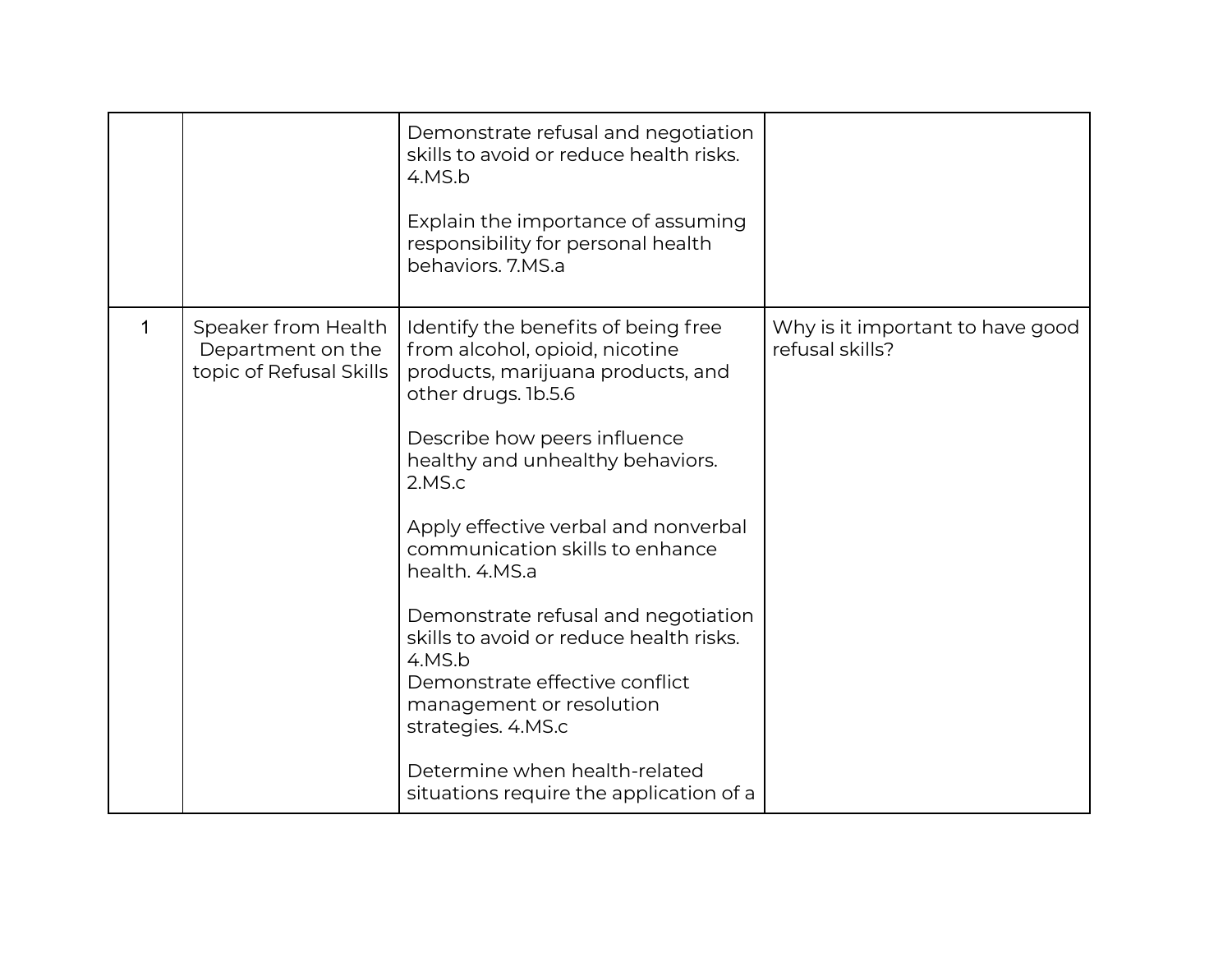| thoughtful decision-making process.<br>5.MS.b                                                                |  |
|--------------------------------------------------------------------------------------------------------------|--|
| Distinguish between healthy and<br>unhealthy alternatives to<br>health-related issues or problems.<br>5.MS.d |  |
| Predict the potential short-term<br>impact of each alternative on self<br>and others. 5.MS.e                 |  |
| Choose healthy alternatives over<br>unhealthy alternatives when making<br>a decision. 5.MS.f                 |  |
| Analyze the outcomes of a<br>health-related decision. 5.MS.g                                                 |  |
| Explain the importance of assuming<br>responsibility for personal health<br>behaviors, 7.MS.a                |  |
| Demonstrate behaviors that avoid or<br>reduce health risks to self and others.<br>7.MS.c                     |  |
| Demonstrate how to influence and<br>support others to make positive<br>health choices. 8.MS.b                |  |
|                                                                                                              |  |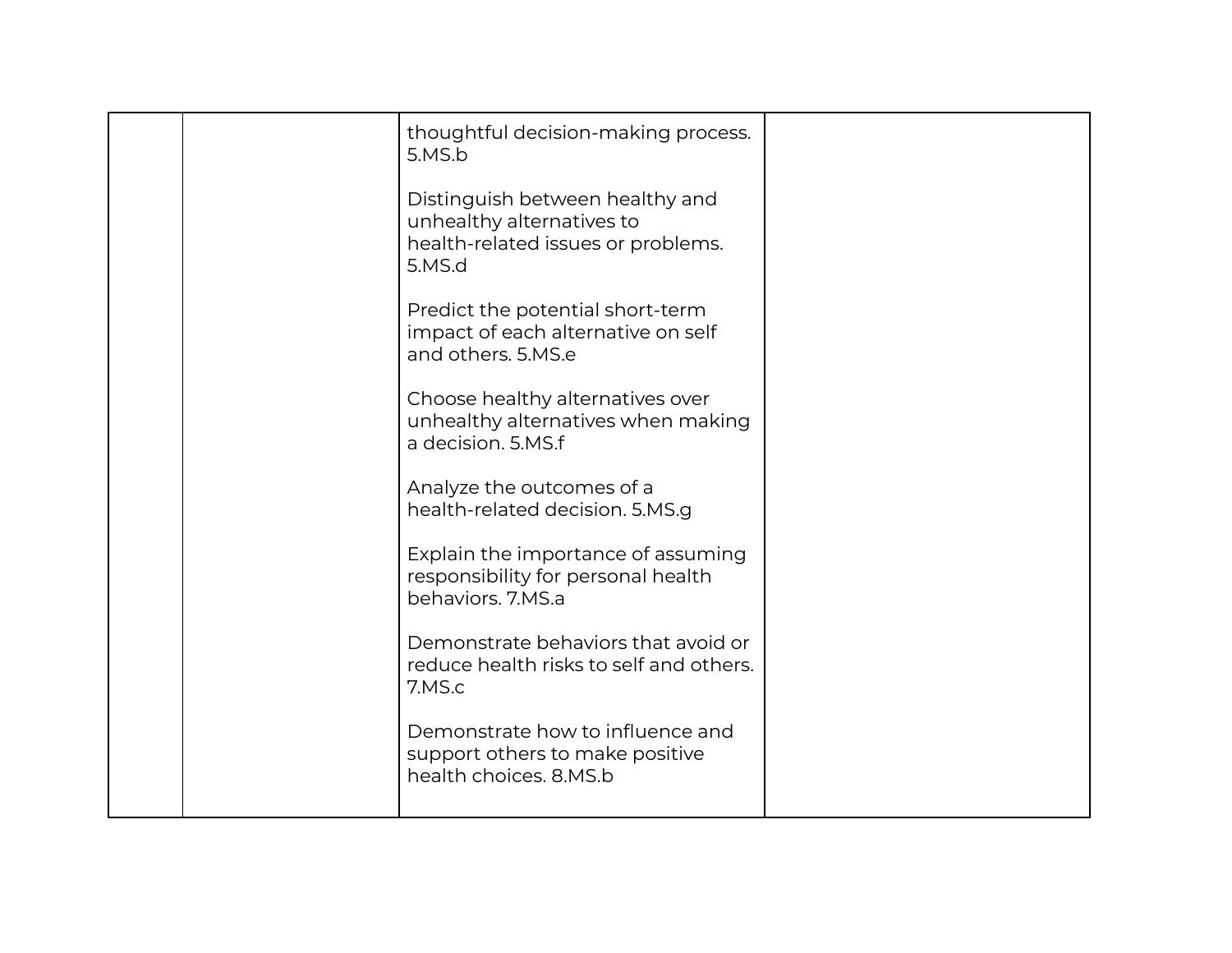|   | <b>Safety and Violence</b><br><b>Prevention</b> |                                                                                                                                                                                                                                                                                                                                                                                                                          | <b>Safety and Violence Prevention</b><br><b>Unit Essential Questions:</b>                                                      |
|---|-------------------------------------------------|--------------------------------------------------------------------------------------------------------------------------------------------------------------------------------------------------------------------------------------------------------------------------------------------------------------------------------------------------------------------------------------------------------------------------|--------------------------------------------------------------------------------------------------------------------------------|
| 3 | <b>Bullying</b>                                 | Explain why it is wrong to tease, bully<br>or discriminate against others based<br>on personal characteristics. 1.a.6.12                                                                                                                                                                                                                                                                                                 | Why do you think bullying has<br>become such a problem among<br>teens?                                                         |
|   |                                                 | Defend against teasing others based<br>on personal characteristics such as<br>body type, race, gender, appearance,<br>mannerisms, and the way one<br>dresses or acts. 1d.6.8<br>Explain the role of bystanders in<br>escalating, preventing or stopping<br>bullying, fighting, discrimination,<br>and violence, 1d.6.11<br>Explain that it is never the fault of a<br>person if they are made to feel<br>unsafe. 1d.6.12 | What is the difference in<br>bullying and drama?<br>What is an appropriate response<br>if you witness a bullying<br>situation? |
|   |                                                 | Demonstrate ways to be a positive<br>bystander by responding or<br>reporting if someone is being<br>sexually mistreated, groomed,<br>harassed, abused, assaulted, or<br>exploited. 1d.7.14<br>Demonstrate how to ask for<br>assistance to enhance the health of<br>self and others. 4.MS.d                                                                                                                               |                                                                                                                                |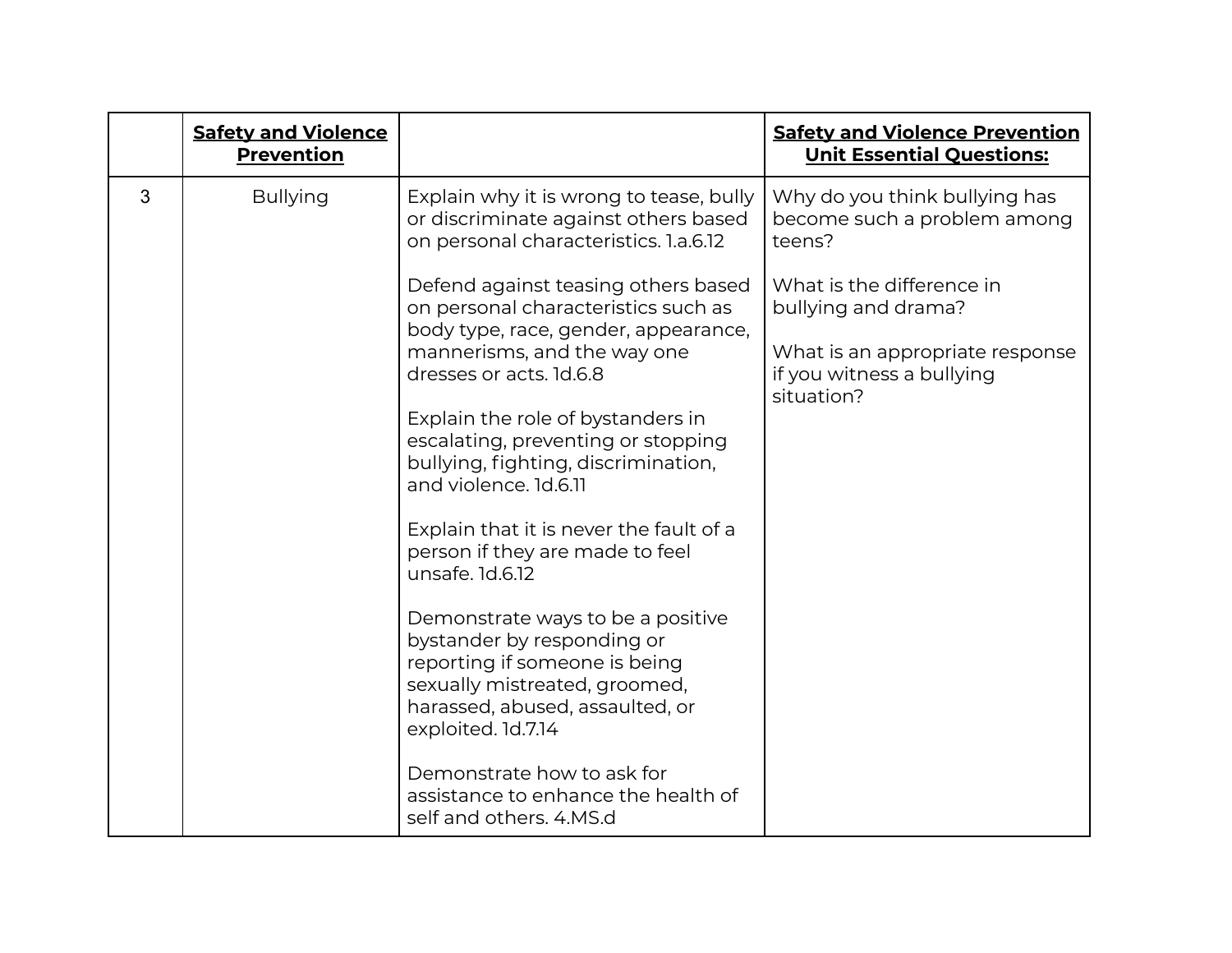| Child Abuse | Demonstrate effective ways to<br>express needs, wants, and feelings<br>including the setting of and<br>respecting of personal limits and<br>boundaries. 1d.6.3 | Why is it important to tell a<br>trusted adult about any type of<br>abuse? |
|-------------|----------------------------------------------------------------------------------------------------------------------------------------------------------------|----------------------------------------------------------------------------|
|             | Identify individuals have the right to<br>refuse sexual contact. 1d.6.4                                                                                        |                                                                            |
|             | Identify and describe healthy<br>relationships between children and<br>others (e.g., persons in authority,<br>coaches, teachers, and clergy). 1d.6.9           |                                                                            |
|             | Identify verbal and/or non-verbal<br>actions that constitute sexual<br>mistreatment, grooming,<br>harassment, abuse, assault, and<br>exploitation. 1d.6.10     |                                                                            |
|             | Explain that it is never the fault of a<br>person if they are made to feel<br>unsafe. 1d.6.12                                                                  |                                                                            |
|             | Demonstrate refusal and negotiation<br>skills to avoid or reduce health risks.<br>4.MS.b                                                                       |                                                                            |
|             | Demonstrate how to ask for<br>assistance to enhance the health of<br>self and others, 4.MS.d                                                                   |                                                                            |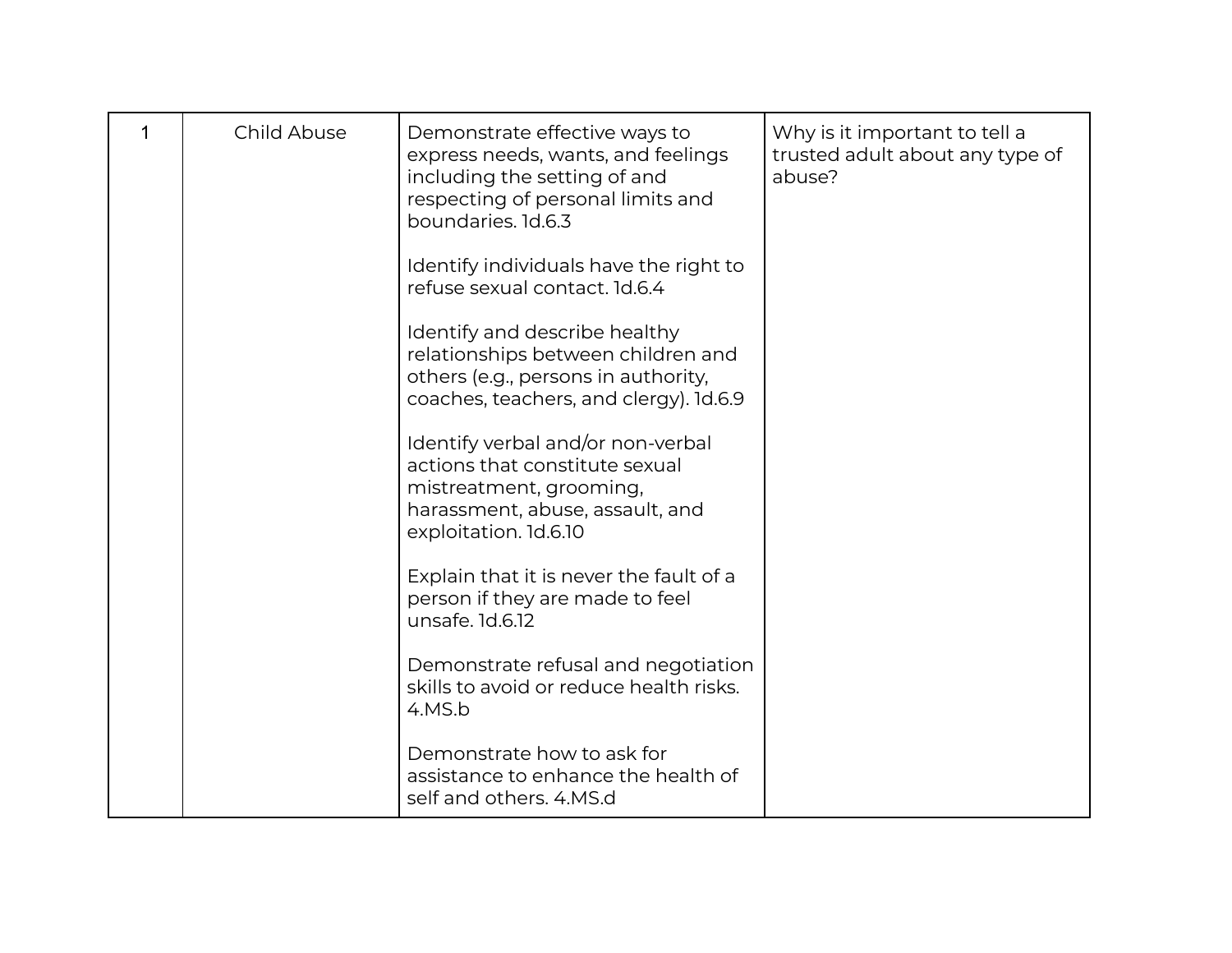| 1 | Speaker from Rape<br>Crisis Intervention<br>Services on the topic<br>of Safety and<br><b>Violence Prevention</b> | Demonstrate effective ways to<br>express needs, wants, and feelings<br>including the setting of and<br>respecting of personal limits and<br>boundaries. 1d.6.3<br>Identify individuals have the right to<br>refuse sexual contact. 1d.6.4 | Why is it important to create<br>safe and healthy boundaries? |
|---|------------------------------------------------------------------------------------------------------------------|-------------------------------------------------------------------------------------------------------------------------------------------------------------------------------------------------------------------------------------------|---------------------------------------------------------------|
|   |                                                                                                                  | Identify and describe healthy<br>relationships between children and<br>others (e.g., persons in authority,<br>coaches, teachers, and clergy). 1d.6.9                                                                                      |                                                               |
|   |                                                                                                                  | Identify verbal and/or non-verbal<br>actions that constitute sexual<br>mistreatment, grooming,<br>harassment, abuse, assault, and<br>exploitation. 1d.6.10                                                                                |                                                               |
|   |                                                                                                                  | Explain that it is never the fault of a<br>person if they are made to feel<br>unsafe. 1d.6.12                                                                                                                                             |                                                               |
|   |                                                                                                                  | Demonstrate refusal and negotiation<br>skills to avoid or reduce health risks.<br>4.MS.b                                                                                                                                                  |                                                               |
|   |                                                                                                                  | Demonstrate how to ask for<br>assistance to enhance the health of<br>self and others. 4.MS.d                                                                                                                                              |                                                               |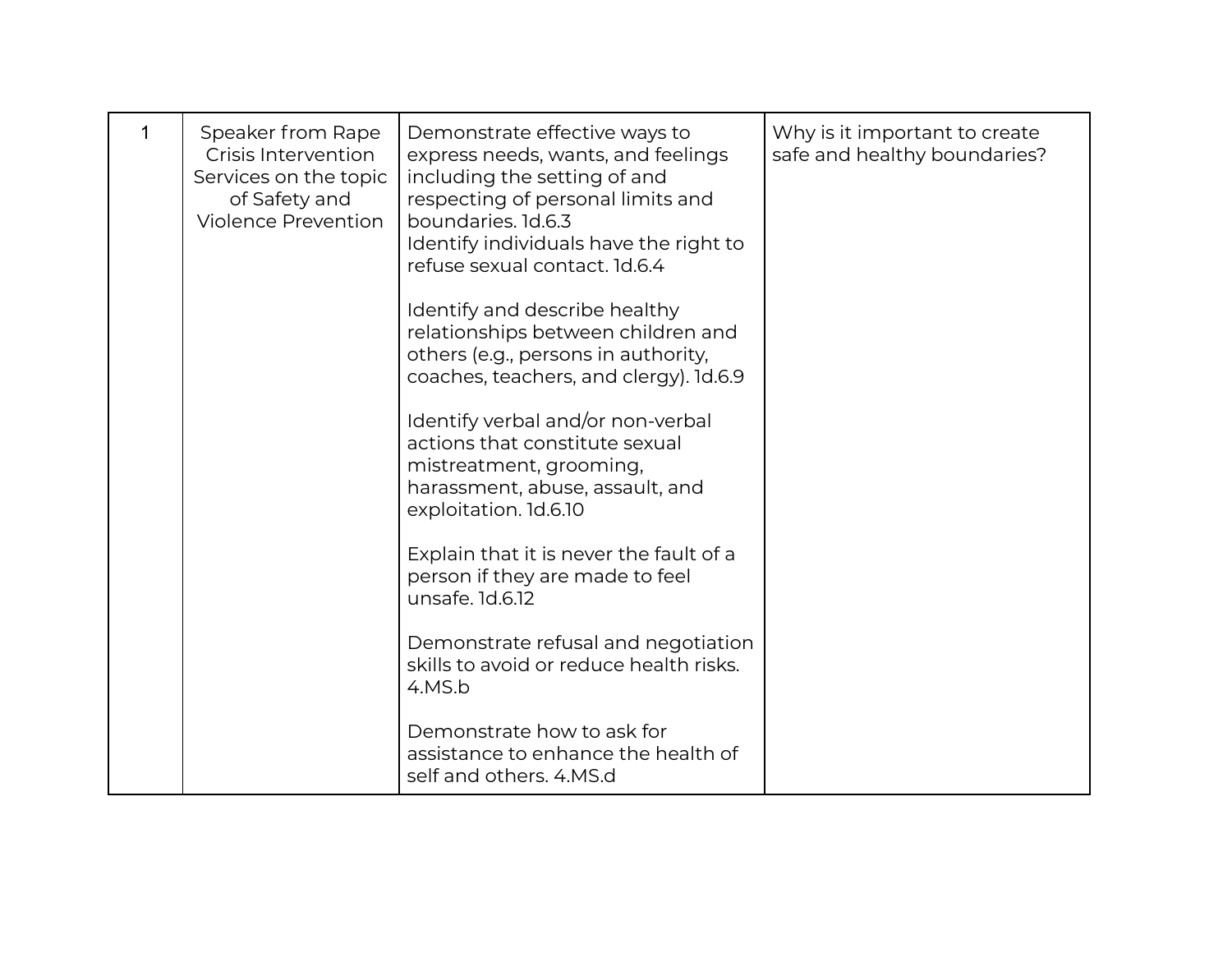|                | <b>Family Life and</b><br>Human<br><b>Development</b> |                                                                                                                                                                                                                                                                                                                                                                                                                                                       | <b>Family Life and Human</b><br><b>Development Unit Essential</b><br><b>Questions:</b>                                 |
|----------------|-------------------------------------------------------|-------------------------------------------------------------------------------------------------------------------------------------------------------------------------------------------------------------------------------------------------------------------------------------------------------------------------------------------------------------------------------------------------------------------------------------------------------|------------------------------------------------------------------------------------------------------------------------|
| $\overline{2}$ | Puberty                                               | Describe the physical, social, and<br>emotional changes that occur<br>during puberty. 1c.5.3<br>Summarize that the onset and<br>progression of puberty varies<br>considerably. 1c.5.4<br>Describe how puberty prepares<br>human bodies for the potential to<br>reproduce. 1c.5.6<br>Identify that reproduction requires<br>that a sperm and egg join and<br>implant. 1c.5.7<br>Describe conception and its<br>relationship to menstrual cycle. 1c.6.8 | What is puberty and when does<br>it occur?<br>What are the early signs of<br>puberty?                                  |
| $\overline{2}$ | Male/Female<br>Reproductive<br>Systems                | Identify human reproductive<br>systems including medically<br>accurate names for internal and<br>external genitalia and their<br>functions. 1c.6.7                                                                                                                                                                                                                                                                                                    | What is the function of the<br>female reproductive system?<br>What is the function of the male<br>reproductive system? |
| $\overline{2}$ | Hygiene                                               | Identify the benefits of good hygiene<br>practices for promoting health. If.6.5                                                                                                                                                                                                                                                                                                                                                                       | How could poor hygiene affect<br>your personal wellness?                                                               |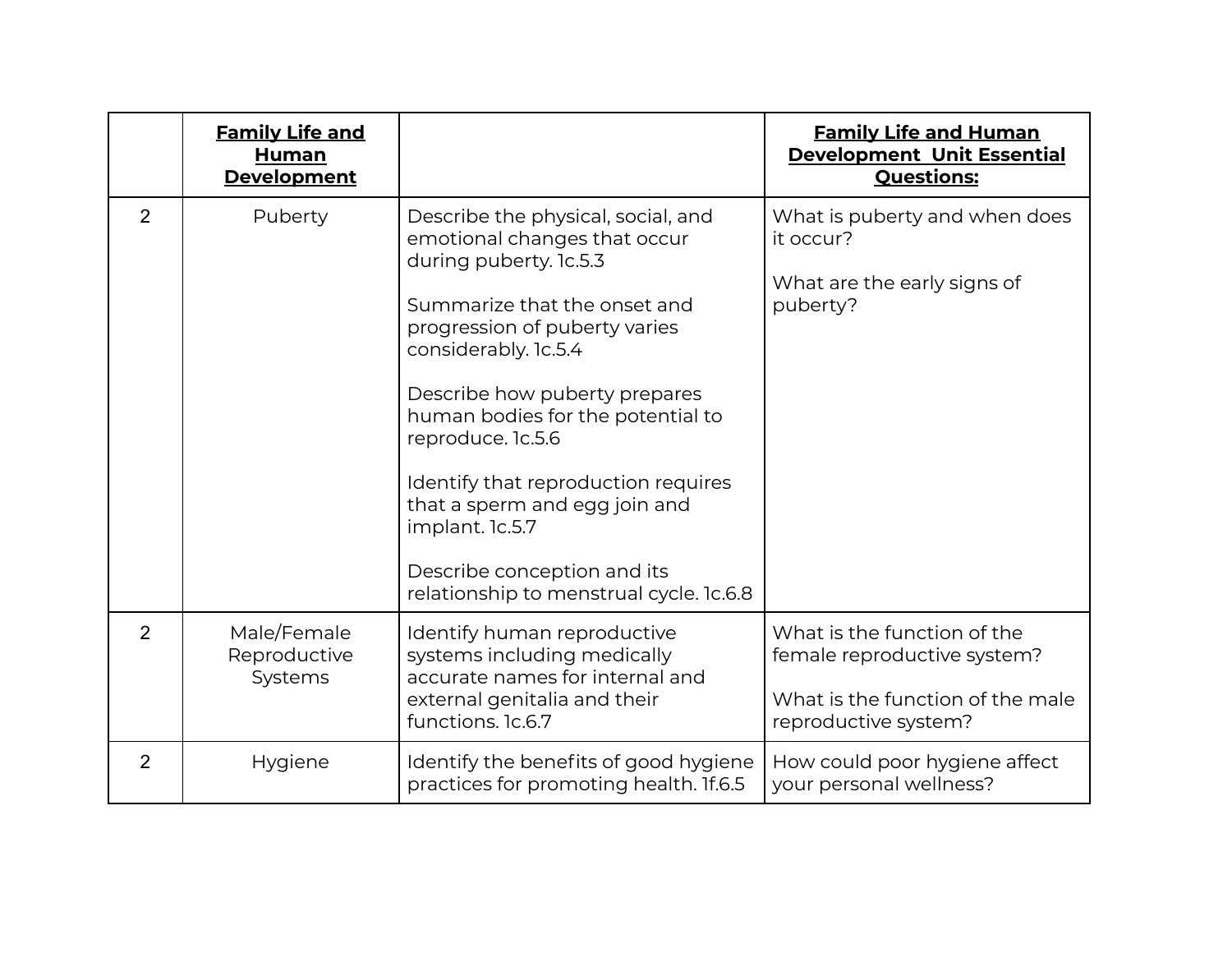|                | Family Life<br>Assessment                | Explain the importance of assuming<br>responsibility for personal health<br>behaviors. 7.MS.a                                                                                                                                                                                                                                                                                                                                                                                                                                               | No Question - Unit Assessment                                                                                                                                                                                                                                        |
|----------------|------------------------------------------|---------------------------------------------------------------------------------------------------------------------------------------------------------------------------------------------------------------------------------------------------------------------------------------------------------------------------------------------------------------------------------------------------------------------------------------------------------------------------------------------------------------------------------------------|----------------------------------------------------------------------------------------------------------------------------------------------------------------------------------------------------------------------------------------------------------------------|
|                | <b>Disease Prevention</b><br>and Control |                                                                                                                                                                                                                                                                                                                                                                                                                                                                                                                                             | <b>Disease Prevention Unit</b><br><b>Essential Questions:</b>                                                                                                                                                                                                        |
| $\overline{4}$ | <b>Skin Cancer</b>                       | Summarize actions to take to protect<br>one's skin against potential damage<br>from exposure to the sun. If.6.6<br>Examine how the family influences<br>the health of adolescents, 2.MS.a<br>Explain how school and public health<br>policies can influence health<br>promotion and disease prevention.<br>2.MS.i<br>Determine the accessibility of<br>products that enhance health. 3.MS.c<br>Assess personal health practices.<br>6.MS.a<br>Explain the importance of assuming<br>responsibility for personal health<br>behaviors. 7.MS.a | How can sun exposure affect<br>long-term personal wellness?<br>List and describe the ABCDE<br>method for moles<br>What is the difference in<br>controllable and uncontrollable<br>risk factors for skin cancer?<br>How can you protect yourself<br>while in the sun? |
|                |                                          | Demonstrate healthy practices and<br>behaviors that will maintain or                                                                                                                                                                                                                                                                                                                                                                                                                                                                        |                                                                                                                                                                                                                                                                      |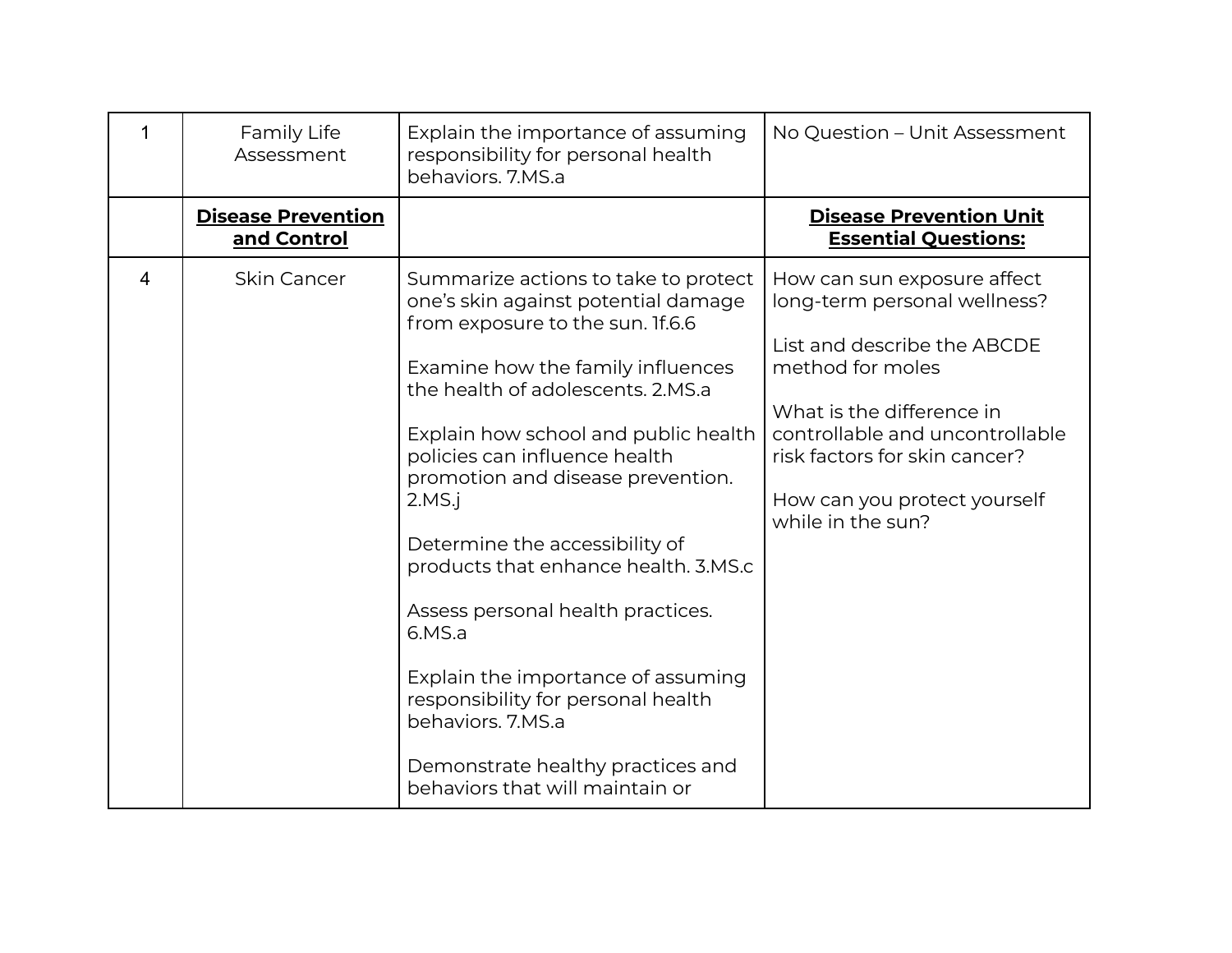|   |              | improve the health of self and others.<br>7.MS.b<br>Demonstrate behaviors that avoid or<br>reduce health risks to self and others.<br>7.MS.c<br>Demonstrate how to influence and<br>support others to make positive<br>health choices, 8.MS.b                                                                                                                                                                                                  |                                                                                                                                  |
|---|--------------|------------------------------------------------------------------------------------------------------------------------------------------------------------------------------------------------------------------------------------------------------------------------------------------------------------------------------------------------------------------------------------------------------------------------------------------------|----------------------------------------------------------------------------------------------------------------------------------|
| 3 | Lyme Disease | Determine the accessibility of<br>products that enhance health. 3.MS.c<br>Assess personal health practices.<br>6.MS.a<br>Explain the importance of assuming<br>responsibility for personal health<br>behaviors, 7.MS.a<br>Demonstrate healthy practices and<br>behaviors that will maintain or<br>improve the health of self and others.<br>7.MS.b<br>Demonstrate behaviors that avoid or<br>reduce health risks to self and others.<br>7.MS.c | How can Lyme disease be<br>harmful to your personal<br>wellness?<br>How can you reduce your risk of<br>contracting lyme disease? |